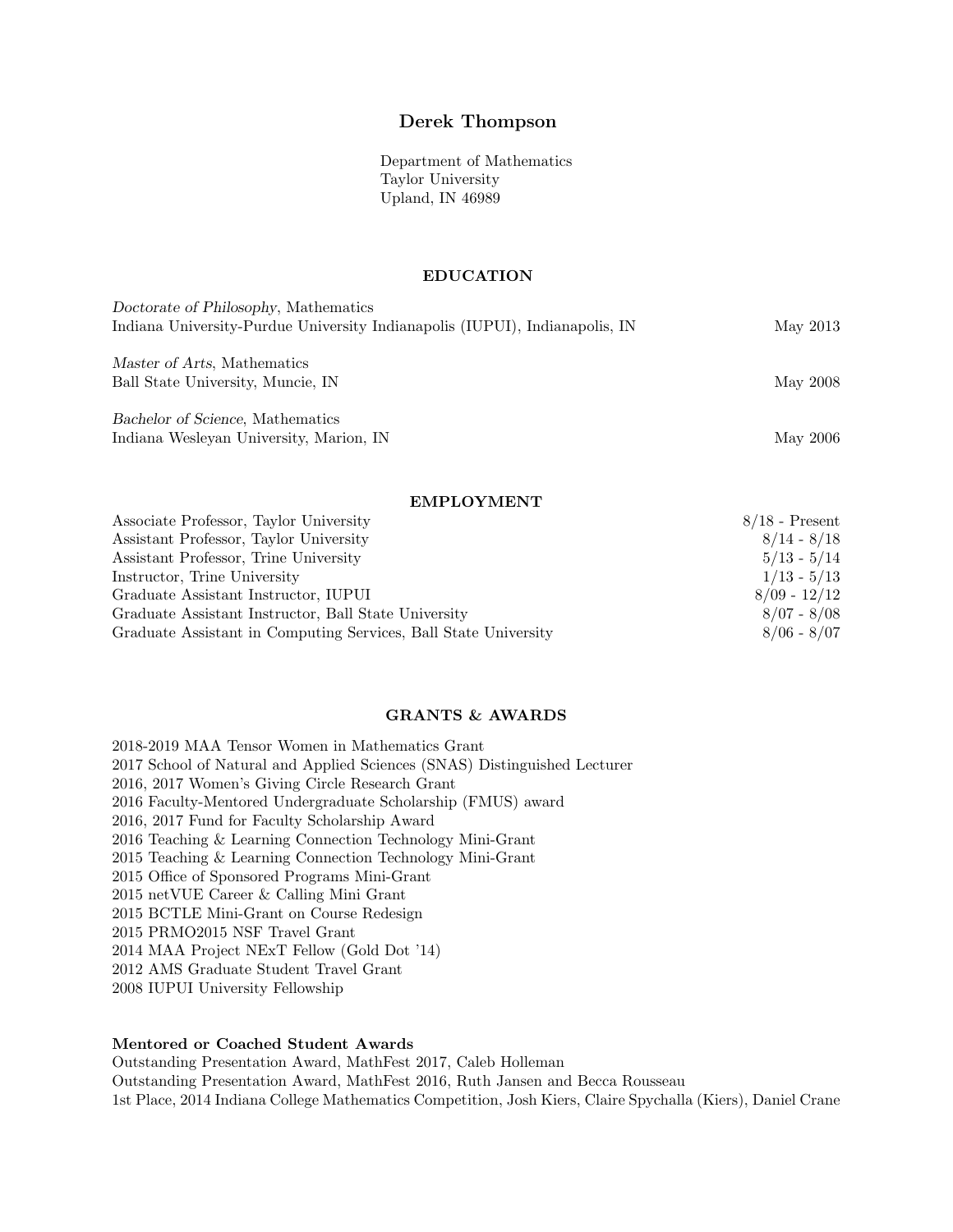### PUBLICATIONS

A name in bold was an undergraduate student at that time. Student-led projects are included here.

- 1. M. Guillaume, A. Mishra, D. Thompson, Numerical Range of Toeplitz Matrices over Finite Fields, submitted.
- 2. M. Guillaume, A. Mishra, Numerical Range of  $3 \times 3$  Truncated Composition Operators, submitted.
- 3. D. Thompson, Normaloid weighted composition operators on  $H^2$ , J. Math. Anal. Appl. 467 (2) (2018) 1153-1162.
- 4. C. Holleman, T. McClatchey, D. Thompson, Binormal, complex symmetric operators, submitted, 2017.
- 5. M. Fatehi, M. H. Shaabani, D. Thompson, Quasinormal and hyponormal weighted composition operators on  $H^2$  and  $A^2_\alpha$  with linear fractional compositional symbol, Complex Analysis and Operator Theory, 2017. doi: 10.1007/s11785-017-0683-3
- 6. D. Thompson, Normality properties of weighted composition operators on  $H^2$ , Contemporary Mathematics: Problems and Recent Methods in Operator Theory, 687 (2017) 231-239.
- 7. R. Jansen, R. K. Rousseau, Complex symmetry of truncated composition operators, Rose-Hulman Undergraduate Mathematics Journal, 18 (1) (2017) 44-51.
- 8. W. Johnston and D. Thompson, The Lebesgue Integral for Undergraduates: An Instructor's Resource Guide, complement to the book The Lebesgue Integral for Undergradutes by W. Johnston, MAA Press.
- 9. S. K. Narayan, D. Sievewright, D. Thompson, Complex symmetric composition operators on  $H^2$ , J. Math. Anal. Appl. 443 (2016) 625-630.
- 10. D. Thompson, Teaching Validity and Soundness of Arguments Using the Board Game: The Resistance, PRIMUS 25 (6) (2015) 542-552.
- 11. C. Cowen, E. Ko, F. Tian, D. Thompson, Spectra of some weighted composition operators on  $H^2$ , Acta Sci. Math (Szeged) 82 (2016), 221-234.
- 12. D. Thompson, Restrictions of composition operators to  $z^k H^2(\mathbb{D})$ , Acta Sci. Math (Szeged) 81 (2015), 309-323.

### MEETINGS ATTENDED

#### IN-MAA Meetings

Fall 2017, Manchester University Spring 2017, Earlham College Spring 2016, Franklin College Spring 2015, Taylor University Fall 2014, Trine University Fall 2013, Univ. Southern IN Spring 2013, IU East Fall 2012, Butler University Spring 2012, Ball State University Fall 2011, University of Indianapolis Spring 2011, Indiana Wesleyan Spring 2010, Franklin College Fall 2003, Goshen College

## AMS Section Meetings

Central Section, Indiana University, Bloomington, IN, Spring 2017 Southeastern Section, University of Memphis, Memphis, TN, Spring 2015 Central Section, Washington University, St. Louis, MO, Fall 2013 Southeastern Section, University of Kentucky, Lexington, KY, Spring 2010

#### MAA MathFest

2016, Columbus, OH 2015, Washington, D.C. 2014, Portland, OR 2013, Hartford, CT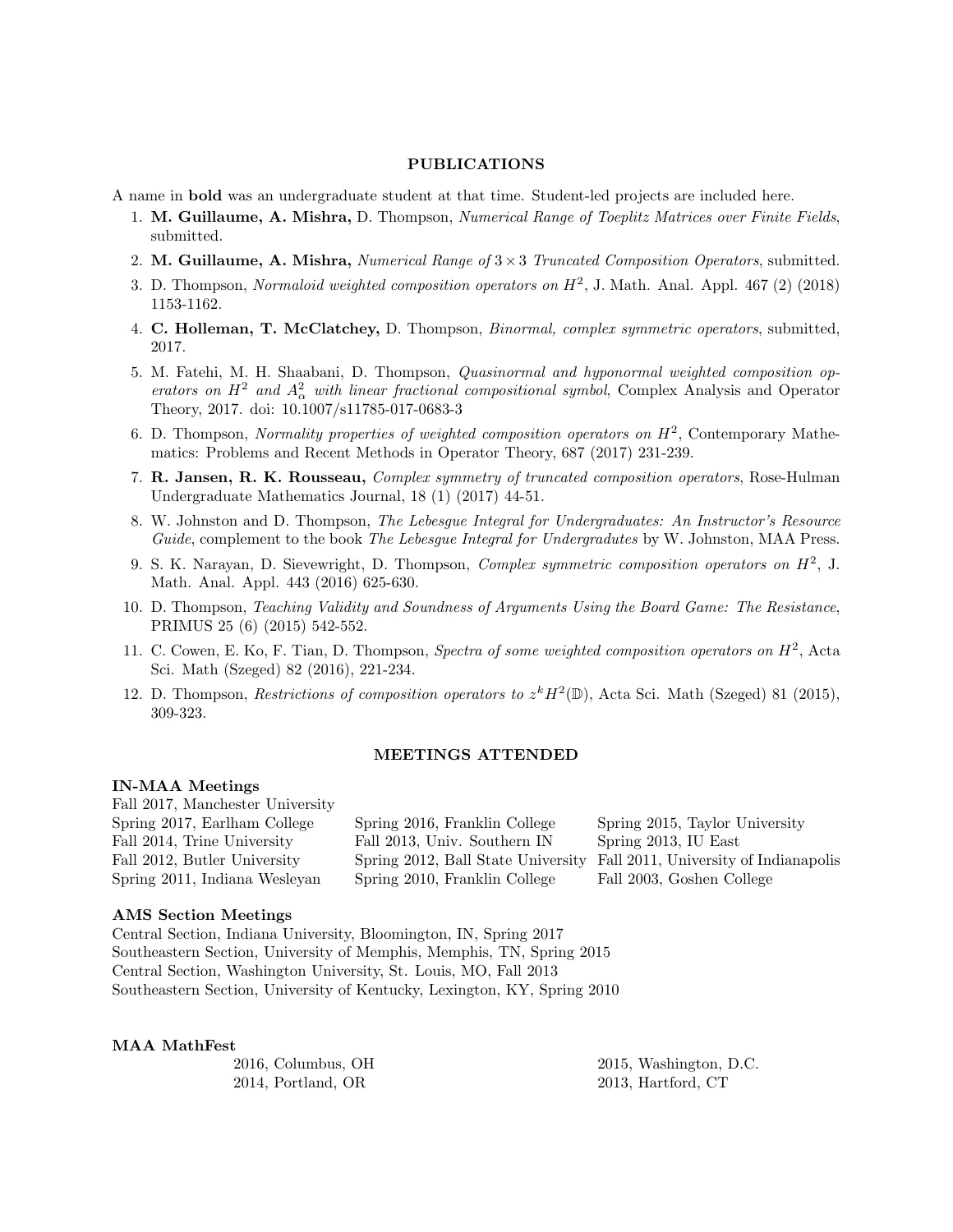## Joint Mathematical Meetings (JMM)

2015, San Antonio, TX 2012, Boston, MA

# ACMS Biennial Conferences

20th, Redeemer University College, Hamilton, Ontario, 2015 (+ pre-conference workshop on faith integration)

# Other Meetings Attended

- Indiana Undergraduate Research Conference, Indiana University, 7/24/18.
- International Workshop on Operator Theory and Applications (IWOTA), Washington University, St. Louis, MO, 7/8/16 - 7/11/16.
- CUR Biennial Conference, University of South Florida, Tampa, FL, 6/26/16 6/28/16.
- Problems and Recent Methods in Operator Theory (PRMO) Workshop, Memphis, TN, 10/15/15  $10/16/15$ .
- Celebration of the Mathematical Mind, IPFW, Fort Wayne, IN, 11/13/15.
- Conference on Research and Innovation in Teaching Mathematics with Technology, University of Wisconsin-LaCrosse, LaCrosse, WI, 7/20/15 - 7/21/15.
- Analysis Symposium, IPFW, Fort Wayne, IN, 11/8/13.
- Gen Con Trade Day for Educators, Indianapolis, IN, 8/14/13.

# SERVICE

## Memberships

Mathematical Association of America (MAA) Indiana MAA (IN-MAA) Section NExT American Mathematical Society (AMS) Association of Christians in the Mathematical Sciences (ACMS) Association of Women in Mathematics (AWM)

## Continual Service

| <b>BCTLE Advisory Board</b>                | $2017$ -present |
|--------------------------------------------|-----------------|
| Zondervan Games Committee (ZGC)            | $2017$ -present |
| Math Club Sponsor                          | $2017$ -present |
| Taylor University Community Life Committee | $2016$ -present |
| Taylor-IWU Math Field Day coordinator      | $2014$ -present |
| Math Competition Coach                     | 2014-2017       |
| <b>IN-MAA</b> Nominations Committee        | 2014-2018       |
|                                            |                 |

## Ad-Hoc Service

| IN-MAA Section NExT Panel Moderator<br>IN-MAA ICMC Grader<br>Game Jam judge<br>Organizer of presentations by Carl Cowen at Taylor University<br>Contributor to Mastery-Based Testing Blog (mbtmath.wordpress.com)<br>Faculty Game Night Organizer<br>Co-led MathFest workshop on Teaching the Lebesgue Integral to Undergraduates<br>Guest lecture in Systems Game Studies course<br>Author of Franklin College Joint Comprehensive Exam<br>Session moderator at IN-MAA meeting<br>Co-coordinator of ACMS graduate student workshop<br>Organizer of math students' "Grad School Visit Day" at IUPUI<br>Graduate student panelist, IN-MAA meeting | Organizer of Panel on Women in Mathematics at Taylor University | 2017       |
|--------------------------------------------------------------------------------------------------------------------------------------------------------------------------------------------------------------------------------------------------------------------------------------------------------------------------------------------------------------------------------------------------------------------------------------------------------------------------------------------------------------------------------------------------------------------------------------------------------------------------------------------------|-----------------------------------------------------------------|------------|
|                                                                                                                                                                                                                                                                                                                                                                                                                                                                                                                                                                                                                                                  |                                                                 | 2017       |
|                                                                                                                                                                                                                                                                                                                                                                                                                                                                                                                                                                                                                                                  |                                                                 | 2017       |
|                                                                                                                                                                                                                                                                                                                                                                                                                                                                                                                                                                                                                                                  |                                                                 | 2016-2017  |
|                                                                                                                                                                                                                                                                                                                                                                                                                                                                                                                                                                                                                                                  |                                                                 | 2016       |
|                                                                                                                                                                                                                                                                                                                                                                                                                                                                                                                                                                                                                                                  |                                                                 | 2016       |
|                                                                                                                                                                                                                                                                                                                                                                                                                                                                                                                                                                                                                                                  |                                                                 | 2016       |
|                                                                                                                                                                                                                                                                                                                                                                                                                                                                                                                                                                                                                                                  |                                                                 | 2016       |
|                                                                                                                                                                                                                                                                                                                                                                                                                                                                                                                                                                                                                                                  |                                                                 | 2016, 2018 |
|                                                                                                                                                                                                                                                                                                                                                                                                                                                                                                                                                                                                                                                  |                                                                 | 2015       |
|                                                                                                                                                                                                                                                                                                                                                                                                                                                                                                                                                                                                                                                  |                                                                 | 2015       |
|                                                                                                                                                                                                                                                                                                                                                                                                                                                                                                                                                                                                                                                  |                                                                 | 2015       |
|                                                                                                                                                                                                                                                                                                                                                                                                                                                                                                                                                                                                                                                  |                                                                 | 2014       |
|                                                                                                                                                                                                                                                                                                                                                                                                                                                                                                                                                                                                                                                  |                                                                 | 2010       |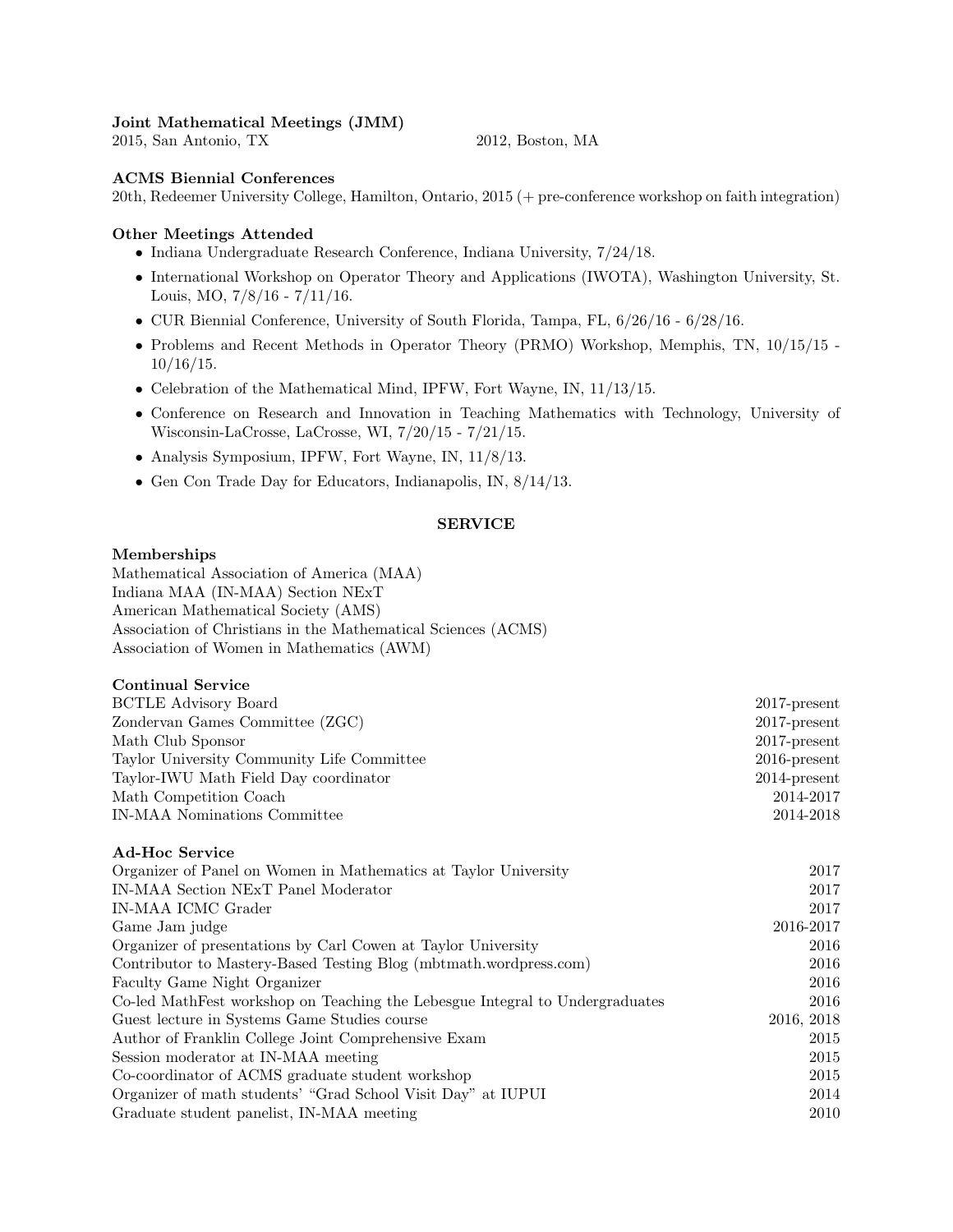### Peer Review

Journal of Mathematical Analysis and Applications (JMAA), Rose-Hulman Undergraduate Mathematics Journal (RHUMJ), PRIMUS, AMS Contemporary Mathematics series (CONM), Proceedings of the AMS (PAMS)

### Christian Service

| 2014-2017       |
|-----------------|
| 2017-2018       |
| $2017$ -present |
| $2016$ -present |
|                 |

### PRESENTATIONS

- 1. "Complex Symmetric Operators," SNAS Distinguished Lecture, Taylor University, Upland, IN, 9/18/17.
- 2. "Complex Symmetric Composition Operators on  $H^2$ ," Special Session on Multivariable Operator Theory and Function Theory, Central Section Meeting of the AMS, Indiana University, Bloomington, IN,  $4/1/17$ .
- 3. "Top Ten Reasons to Use Plickers," (with Melissa Lindsey), IN-MAA Spring Meeting, Earlham College, Richmond, IN, 3/15/17.
- 4. "A Journey Towards Specifications Grading," Themed Contributed Paper Session on Formative Assessment Techniques for Undergraduate Math Courses, MathFest 2016, Columbus, OH, 8/5/16.
- 5. "Complex Symmetric Composition Operators on  $H^2$ ," International Workshop on Operator Theory and Applications (IWOTA), Washington University, St. Louis, MO, 7/9/16.
- 6. "Spectra of some weighted composition operators on  $H^2$ ," Complex Analysis Seminar, University of Toledo, Toledo, OH, 4/28/16.
- 7. "Spectra of some weighted composition operators on  $H^2$ ," Analysis Seminar, Central Michigan University, Mount Pleasant, MI, 1/29/16.
- 8. "Teaching Validity and Soundness of Arguments Using the Board Game The Resistance," Celebration of the Mathematical Mind, IPFW, Fort Wayne, IN, 11/13/15.
- 9. "Spectra of some weighted composition operators on  $H^2$ ," Poster Session, Problems and Recent Methods in Operator Theory (PRMO) conference, University of Memphis, Memphis, TN, 10/13/15- 10/14/15.
- 10. "Teaching Validity and Soundness of Arguments Using the Board Game The Resistance," Themed Contributed Paper Session on Cultivating Critical Thinking through Active Learning in Mathematics, Mathfest 2015, Washington D.C., 8/6/15.
- 11. "Reading Scripture Logically," Twentieth Biennial Conference of the ACMS, Redeemer University College, Hamilton, Ontario, 5/27/15.
- 12. "Spectra of some weighted composition operators on  $H^2$ ," Operator Theory Seminar, IUPUI, Indianapolis, IN, 4/1/15.
- 13. "Demonstrations with Desmos," IN-MAA Spring Meeting, Taylor University, Upland, IN, 3/13/15.
- 14. "Invariant Subspaces in Infinite Dimensions: Finding the Positive in a Negative Result," Mathematics Colloquium, Indiana Wesleyan University, Marion, IN, 3/12/15.
- 15. "Technology in Mathematics: What We Gain and What We Lose," SNAS Lecture Series, Taylor University, Upland, IN, 10/27/14.
- 16. "Writing About Continuity," MAA MathFest 2014, Portland, OR, 8/6/14.
- 17. "Invariant Subspaces in Infinite Dimensions: Finding the Positive in a Negative Result," invited speaker, Butler University, Indianapolis, IN, 3/19/14.
- 18. "Spectra of some weighted composition operators on  $H^2$ ," Operator Theory Seminar, IUPUI, Indianapolis, IN, 12/4/13.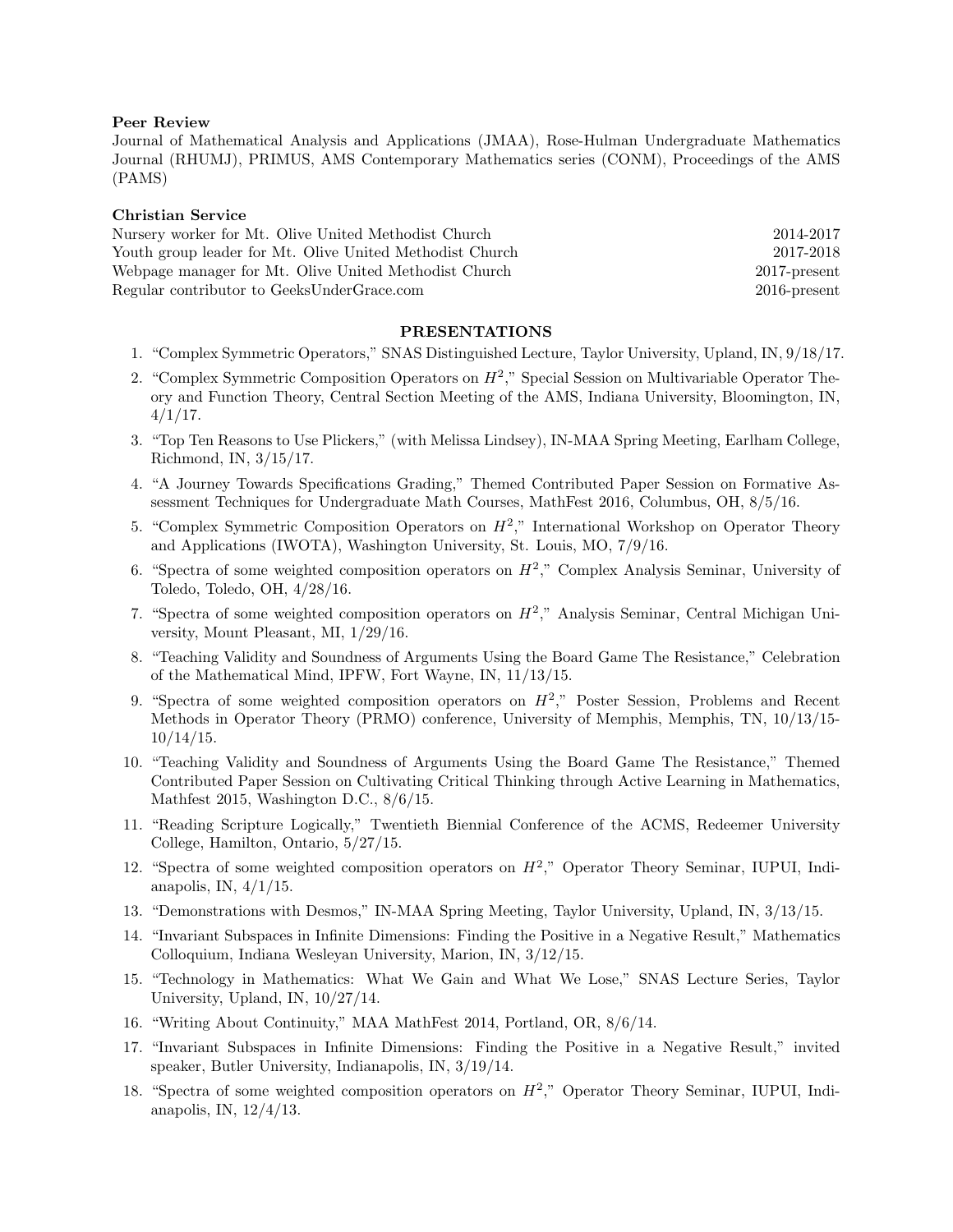- 19. "Reading Scripture Logically," invited speaker, Indiana Wesleyan University, Marion, IN, 11/26/13.
- 20. "Writing About Continuity," IN-MAA Fall Meeting, University of Southern Indiana, Evansville, IN, 10/26/13.
- 21. "Restrictions to Invariant Subspaces of Composition Operators on the Hardy Space of the Disk," Special Session on Operator Theory, Central Section Meeting of the AMS, Washington University, St. Louis, MO, 10/20/13.
- 22. "Video Games and Calculus," MAA Mathfest 2013, Hartford, CT, 8/2/13.
- 23. "Restrictions of composition operators to  $z^k H^2(\mathbb{D})$ ," Complex Analysis Seminar, University of Toledo, Toledo, OH, 4/11/13.
- 24. "Video Games and Calculus," IN-MAA Spring Meeting, IU East, Richmond, IN, 3/23/13.
- 25. "Board Games and Finite Mathematics," IN-MAA Fall Meeting, Butler University, Indianapolis, IN, 10/27/12.
- 26. "Restrictions of composition operators to  $z<sup>k</sup> H<sup>2</sup>(\mathbb{D})$ ," Operator Theory Seminar, IUPUI, Indianapolis, IN, 9/12/12.
- 27. "Geometry and Algebra of Linear Fractional Transformations on the Riemann Sphere," IN-MAA Spring Meeting, Ball State University, Muncie, IN, 3/24/12.
- 28. "Restrictions to invariant subspaces of composition operators," Special Session on Operator Theory and Analytic Function Spaces, JMM 2012, Boston, MA, 1/7/12.
- 29. "Broke By Sundown," IN-MAA Spring Meeting, Indiana Wesleyan University, Marion, IN, 4/8/11.

#### COURSES TAUGHT

### Taylor University

- MAT145 Intro to Functions & Calculus  $\times$  3
- MAT146 Functions & Calculus
- MAT151 Calculus I  $\times$  2
- MAT180 Problem Solving  $\times$  2
- MAT215 Discrete Math for Computer Science  $\times$  5
- MAT230 Calculus II  $\times$  7
- MAT330 Technology for Mathematics  $\times$  2
- MAT340 Advanced Calculus  $\times$  2
- MAT461 Real Analysis  $\times$  3

#### Trine University

- MA-134 Calculus I  $\times$  8
- MA-164 Calculus II $\times$  3
- MA-123 Trigonometry
- FIT-2151 Social Board Games

### IUPUI

- MATH-00100 Introduction to Algebra
- <br>• MATH-M118 Finite Mathematics  $\times$  3
- MATH-M119 Brief Survey of Calculus I  $\times$  2
- MATH-15300 Algebra and Trigonometry  $I \times 2$